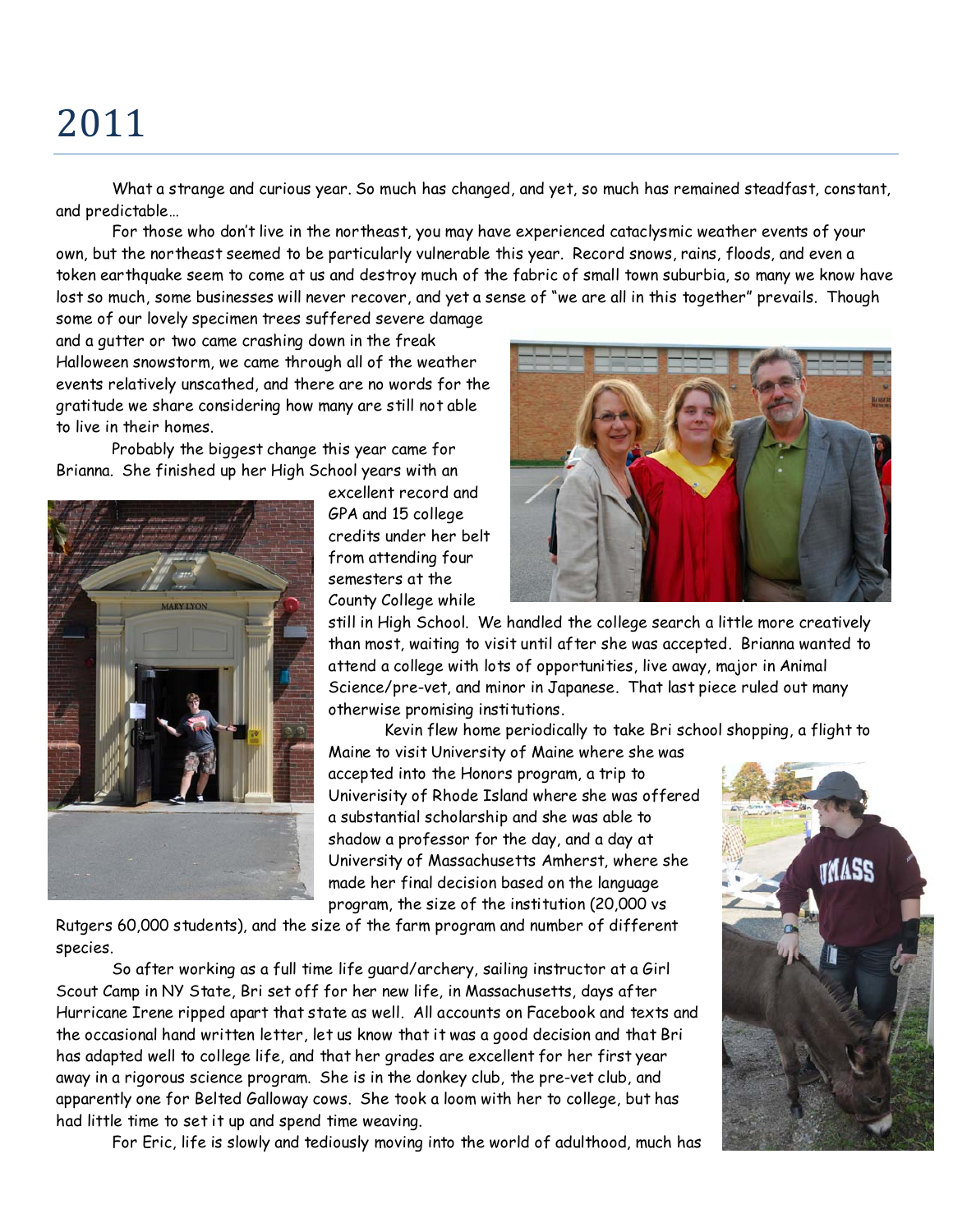stayed the same this year, except that now he is truly legal. Eric turned 21 this past February, with a celebration at a local watering hole, parents in attendance, sadly that watering hole was one of the Hurricane Irene casualties.



Eric looks forward to his weekend warrior drills with the National Guard, and spent a couple of weeks this summer away in Virginia and in Michigan in extensive artillery training. He continues to work at Target, they kept him on after hiring him Fall of 2010 as seasonal help. He works all areas of the store, and hopes that one day they will offer him full time work. Eric continues to live in the basement, now mostly by himself, the "bottom feeders" have all drifted away and moved on to other lives, as it should be. Probably the highlight of the year for him was just a couple weeks ago when he bought his own truck, a 1996 Jeep Grand Cherokee. It is in great shape considering the mileage and the best day for all of us was the day I called our insurance company to take him off our car insurance!

Because Eric is still in the house, changes are more gradual, but I can honestly say that I see glimmers of growth and maturity and my little boy is turning into a man, one we are proud of.

For Kevin, it was also a year of change, and yet as he described it once on a Skype call,

"Same story, different day…" Kevin did not run again for the school board, when his term expired in the spring, and for the first time in 13 years, he is no longer part of the educational institutions in two towns. It was a great run, and I think he felt like he made a difference, all anyone of us can hope for really. He was still able to hand Brianna her Diploma (with a big hug too), at her High School graduation, it was a moving experience for them both!

 Kevin had another year of extensive travel. His work continues to involve consulting on an international level, and unfortunately this year it was constantly and exclusively in Saudi Arabia. International travel can be



a great learning experience but after more than 220 days in Saudi with a difficult client the allure has worn off. It is a good job overall and it helps pay college tuition, but you know you have traveled a lot when the flight attendants on international flights remember you.

He has continued to enjoy a desert hiking and camping group in Saudi (just reached a milestone of 50 outings). The group is diverse with members from a multitude of countries and they share their cultures freely during the hikes and campouts. This year they asked him to be Father Christmas for kids during their annual Christmas campout.

With all the traveling, Kevin still managed to get in a few ski trips, and a couple golf outings (one during his  $60<sup>th</sup>$  milestone birthday), but alas he did not have time him to putter in and enjoy his garden other than some rudimentary weeding. He was able to make it home for the important things like; college visits with Brianna,

Bri's graduation, taking Bri to UMass for the start of her freshman year, family Thanksgiving and Christmas. Hopefully he will have more time to be in the US next year to spend time with family and friends.